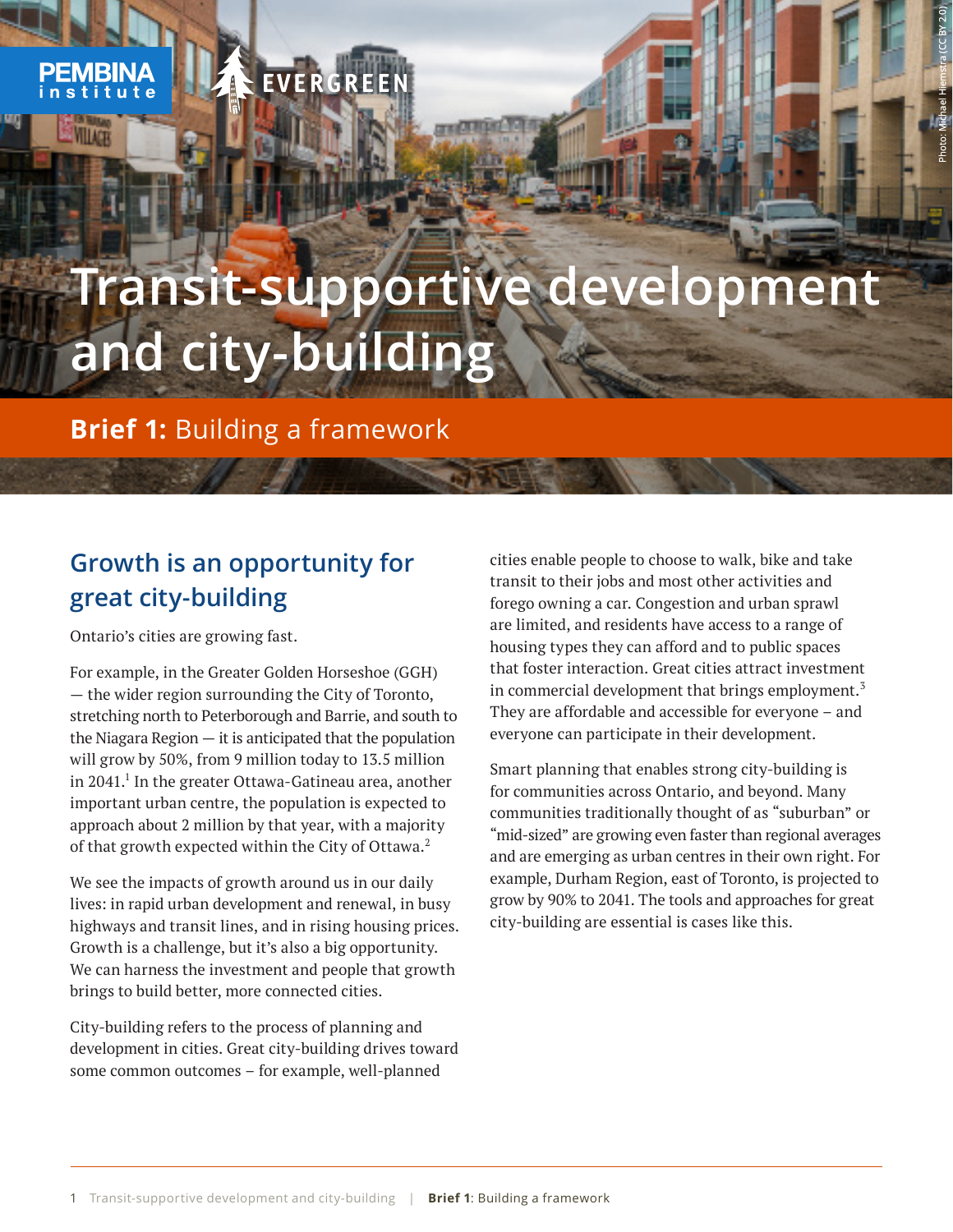#### City-building and climate change

By supporting sustainable transportation and more compact development, great city-building gives residents the option to live lower-carbon lifestyles. Together, the transportation and buildings sectors produce 54% of Ontario's carbon pollution. This number does not include carbon pollution from the production of building materials like steel and cement, captured under "industry" in the diagram below. The way we build today — and how we retrofit our existing neighbourhoods — will lock us into higher- or lower-carbon futures,<sup>4</sup> determine our transportation choices, and play a big role in whether we are able to mitigate and adapt to climate change.

Cities can formalize this relationship. The City of San Diego has a Climate Action Plan that aims to reduce greenhouse gas emissions by 50% by 2035. The City is developing a modelling tool that will assist staff in determining whether community plans achieve the mode split, vehicle kilometres travelled, and densities needed to hit the target. $5$  In doing so, the City is making sure that urban development is contributing to meeting its climate goals.

#### **Transit-supportive development is a tool for great city-building**

One critical tool for building great cities and communities is transit-supportive development which directs compact urban growth to areas that are well-served by transit, giving more people access to sustainable mobility options. Provincial and municipal growth and transportation policies provide the foundation for transit-supportive development in our cities. For example, Ontario's Provincial Policy Statement requires the efficient use and management of land and infrastructure across the province.

In the Greater Golden Horseshoe, a provincial Growth Plan and an ambitious transportation plan are in place to support transit-supportive development. The Growth Plan identifies priority areas for growth including around transit stations — and requires that municipalities identify these areas appropriately in their official plans and zoning.<sup>6</sup> Major transit station areas are defined in the Growth Plan as the areas within a 10-minute walk (500-metre radius) from the station. Major transit station areas have target resident and job densities depending on the type of transit (subway, LRT, GO Transit). In parallel, the Regional Transportation Plan for the Greater Toronto and Hamilton Area calls for significant investment in new rapid transit to connect these growth nodes, and several rapid transit projects are



GHG Emissions in Ontario by Economic Sector (2013) Source: https://www.ontario.ca/data/greenhouse-gas-emissions-sector

already underway. The challenge is now to implement these plans locally and measure their success.

In Ottawa, there is no provincial growth plan, but the City has conducted its own population and employment projections and has set municipal intensification targets and minimum density requirements around stations.<sup>7</sup> The results are reflected in the City's Official Plan. Major transit investments, including in LRT, are also happening in Ottawa in line with the city's Transportation Master Plan.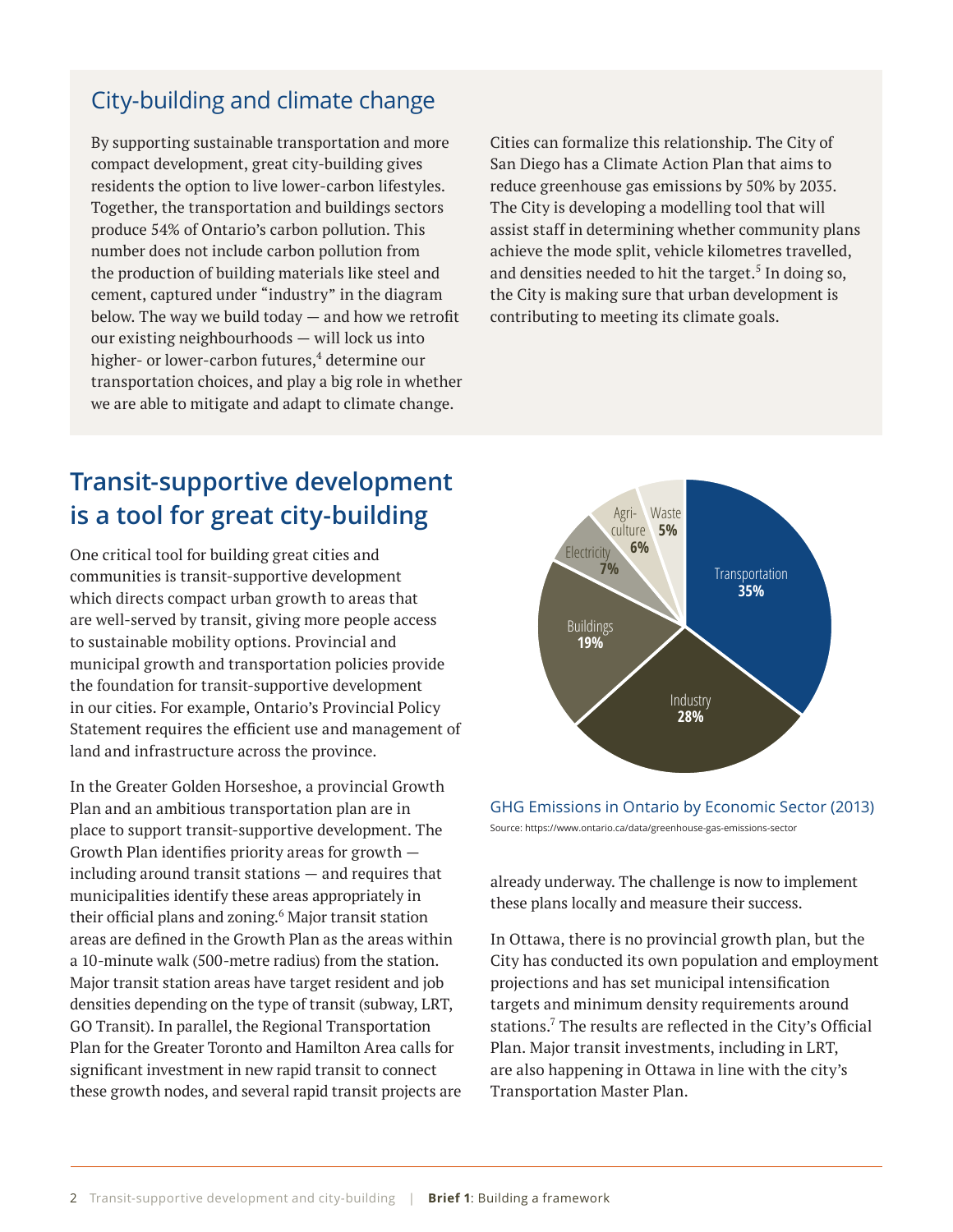#### Transit-supportive development or transit-oriented development: what's the difference?

**Transit-supportive development** is a broad principle that describes a relationship between growth and transit where transit encourages compact development in surrounding areas, which then further supports transit. $8$  By directing compact urban growth to areas that are well-served by transit, transit-supportive development promotes access to sustainable mobility options to more people and, in turn, makes transit projects more viable by providing riders. Transit-supportive development should not be considered an end goal, but rather part of a strategy for great city-building.

**Transit-Oriented Development (TOD)** is an approach to development with a more specific definition. In Ontario, TOD is defined as a strategy for development within an 800-metre radius of major transit stations, with the highest intensity and mix of land uses concentrated within 400 metres of a

major transit station.<sup>9</sup> TOD incorporates a mix of built-form, urban design, land use, public realm, and active transportation considerations.

Resources for TOD include the Ministry of Transportation's Transit-Supportive Guidelines,<sup>10</sup> the Institute for Transportation and Development Policy's TOD Standard<sup>11</sup>, the Centre for Transit Oriented Development $^{12}$  and Metrolinx' Mobility Hub Guidelines<sup>13</sup>

Efforts to bring about transit-supportive development, good urban design and improved transit operations can include TOD — as well as other strategies as tools — that make transit viable and improve the quality of service.<sup>14</sup>

For the purpose of these briefs, the broader term **transit-supportive development** will be used.



Transit-supportive development can better connect commuters to transit options.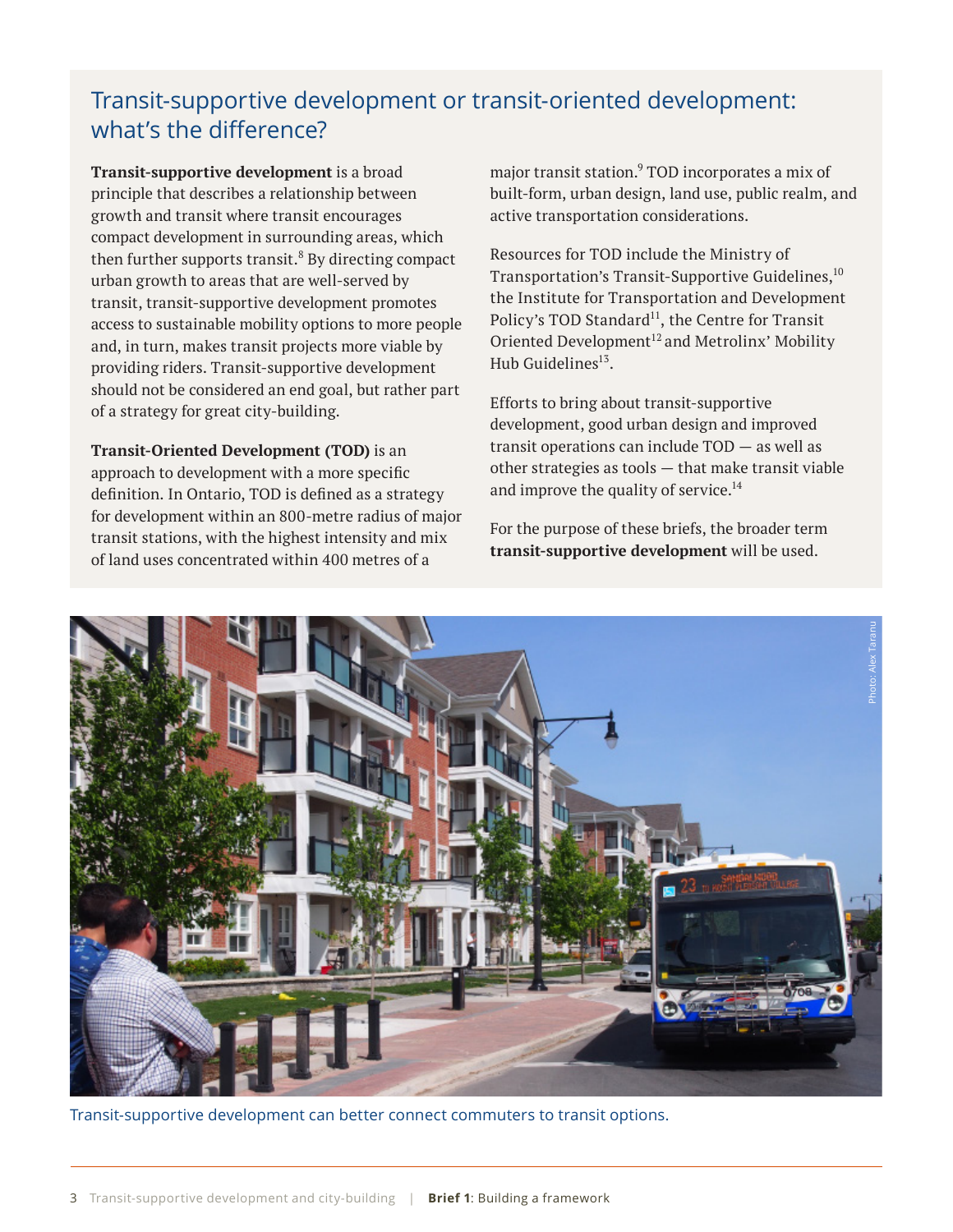# **A framework for getting to transit-supportive development**

Despite strong transit investment, growth policies and planning regulations, there is no guarantee that development will occur as planned. Other factors namely, market conditions, adequate infrastructure, and political vision  $-$  are equally influential in what ultimately gets built.

Before a transit project is committed, the agencies and governments responsible for guiding development need to assess the viability of transit-supportive development around the stations and corridor. This backgrounder proposes a shared framework that can help municipal planners and other authorities diagnose the interventions needed to improve the local conditions for transit-supportive development to ensure best outcomes.

Decisions on where to build or upgrade transit should be based on transparent and robust business case analyses which includes (among many other factors) an assessment of whether the right conditions are present for transit-supportive development. This series does not tackle the issue of transit decision-making. Instead, it examines how to proceed from a land use perspective once a transit route is selected.

# **Critical pillars for transitsupportive development**

Political, economic, and infrastructure pillars must be in place in order for transit-supportive development to take place, for the transit project to be viable, and for the impacted area to become a thriving community after implementation. The framework below can be used to understand what type of interventions are necessary to support particular situations. This evaluation can also help determine areas for development and identify the measures needed at the planning phase to ensure success.

### Political

Transit-supportive development needs support from political champions or leaders who will communicate the vision for good city-building and advocate for the project and associated development. Political will, in turn, depends on public support and participation in the vision. This dynamic is explored in depth in the publication *Getting on Board: Learning from planning and engagement around rapid transit projects in Ontario*. 15

#### Economic

Despite political will, development may not occur if there is a lack of developer interest, if land costs do not match development potential, if existing ownership patterns are prohibitive, or if the development process presents barriers. Attracting employment in addition to residential development makes a transit project significantly more viable, but is extremely difficult in many areas of the Greater Golden Horseshoe<sup>16</sup> and other suburban or lower-density areas.

#### Infrastructure

The new density and heights that transit-supportive development brings can require significant infrastructure upgrades. Existing infrastructure may also impact or limit development potential near transit. Furthermore, good transit-supportive development requires connections to other modes, like cycling and walking, which usually require new investments in the public realm. A lack of appropriate supporting infrastructure can deter development.

#### **Policy**

Land-use policy—including zoning, statutory plans, development standards, and review processes—is an important tool that can be used to address each of the above pillars. Municipalities are on the front lines of implementation because of their responsibility for developing municipal Official Plans, local zoning, reviewing development applications, and managing infrastructure, so they need to be equipped and supported to meet the challenge. Approaches to reduce procedural delays and extra costs for development projects, such as outcomes-based zoning, are also important considerations.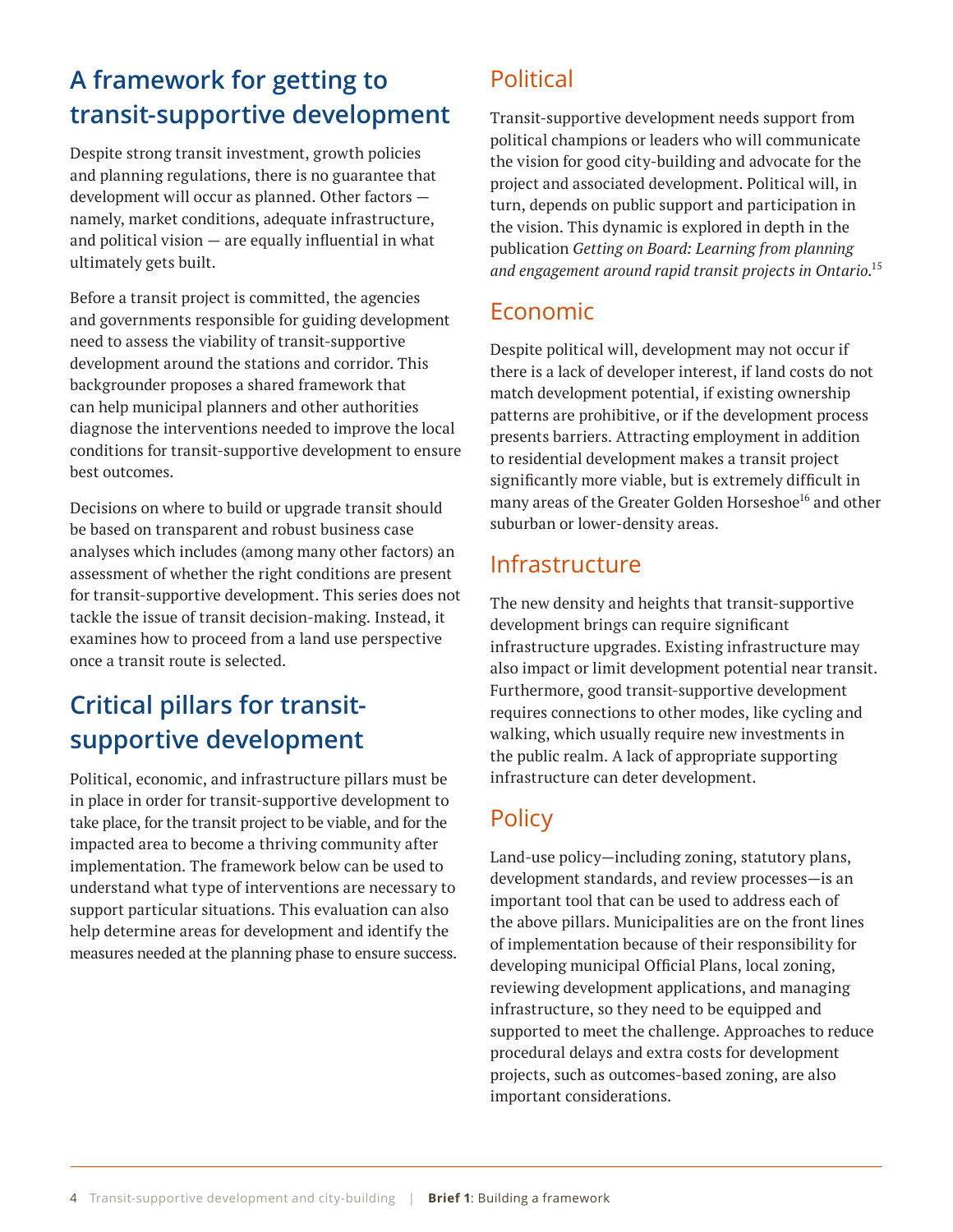### **Applying the framework: two case studies**

Below, two case study projects are assessed against the four pillars mentioned above to discuss why they resulted in the outcomes they did. Examples of tools from additional case studies are presented in Briefs 2 and 3.



CIBC Square is an example where each of the four pillars facilitates transit-supportive development.

#### CIBC Square, Toronto

CIBC Square is an example where each of the four pillars facilitates transit-supportive development. As the case below explores, the site has many advantages because of its location in the heart of downtown Toronto; these advantages are not present in all areas pursuing transit-supportive development.

CIBC Square is a high-rise office on Bay Street in downtown Toronto being built by Ivanhoe Cambridge and Hines. It involves two towers, 49 and 50 storeys, and a combined 2.9 million square feet of office space.<sup>17</sup> One tower is located south of the rail corridor while the other is north of it. They will be connected by a publically accessible open space over the rail corridor. It will also house the new Metrolinx bus terminal and construct new PATH access to Union Station. CIBC will be the anchor tenant, moving 15,000 employees to this location.<sup>18</sup> Construction started in 2017 and is set to be completed by 2023.

**Political:** While the height and density of new development can often be a source of conflict, in this case the city sought to maximize employment uses around Union Station. Combined with a high demand for office space in Toronto, this development meets city-building goals and will connect the Financial District to the emerging office precinct along Queens Quay (including the 1 Yonge (Toronto Star) and the LCBO Lands redevelopments).

It is also important to note that Metrolinx sold a portion of the development site to Ivanhoe Cambridge with the condition that the development includes rebuilding the bus terminal. This collaboration increased the integration of transit on the site.

**Economic:** With an estimated construction value of \$1 billion in Phase  $1<sup>19</sup>$  and a direct connection to Union Station, Ivanhoe Cambridge was committed to building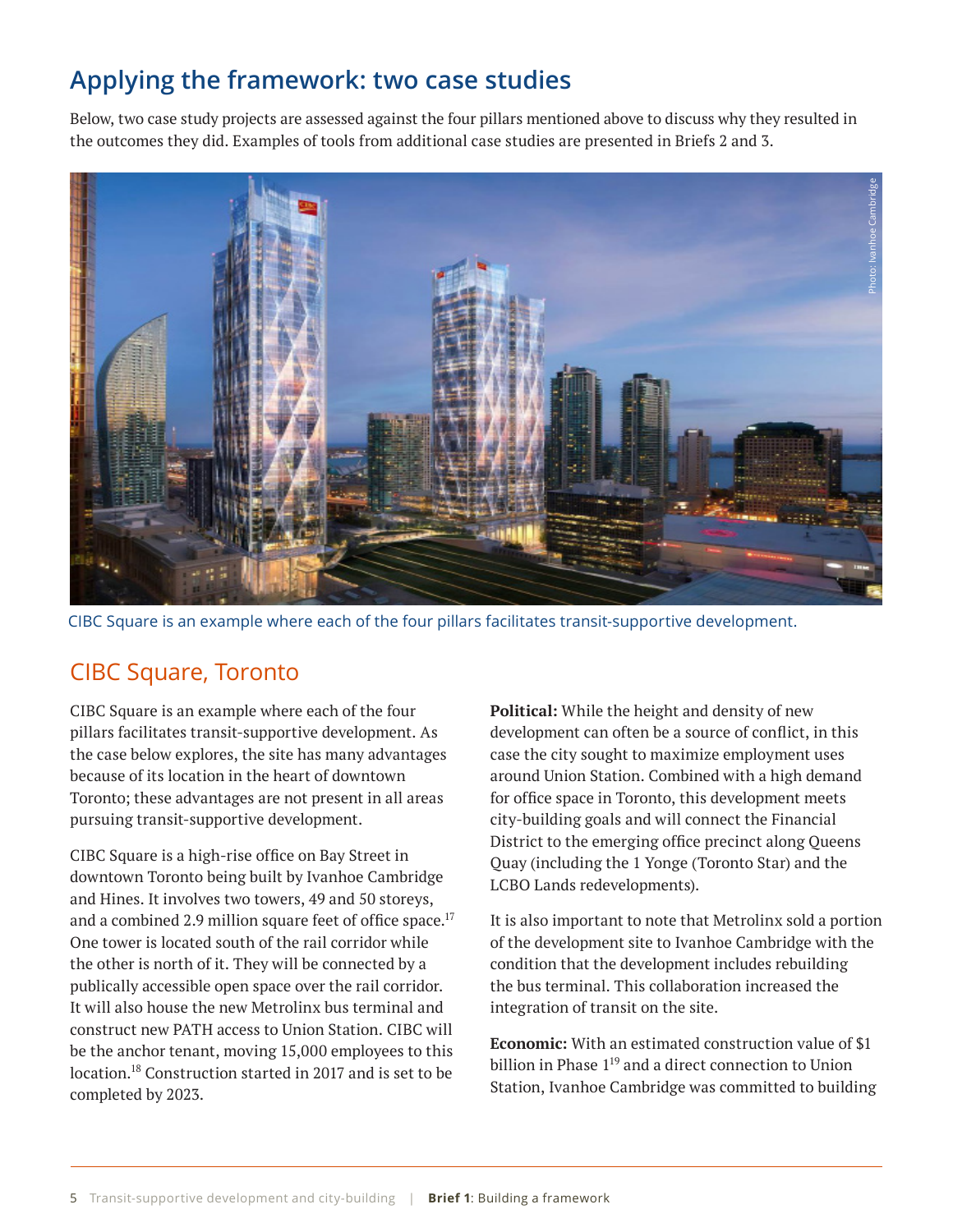

The future site of CIBC Square. Construction started in 2017 and is set to be completed by 2023.

with transit in mind. In this case, the value of land, the demand for office space and the connection to transit created an environment where planning policy and the market aligned.

**Infrastructure:** The development requires upgraded water and wastewater infrastructure, but the developer can elect to build the infrastructure themselves and be reimbursed through a development charge credit if the upgrades benefit other properties. Due in part to the high land value and demand for office space, developers may be more willing to pay for the infrastructure up front as opposed to waiting for city to invest.

**Policy:** Strong public policy enabled the city to capture public benefit and incentivize the development. With some of the highest land values in Ontario, the city was able to develop an agreement under Section 37, an Ontario Planning Act tool that allows municipalities to negotiate contributions

from developers that build above a site's permitted height and densities.<sup>20</sup> The agreement includes \$1.5 million in streetscape public realm improvements and a \$4 million dollar contribution to the Jack Layton Ferry Terminal, in addition to the public transit contributions. The development also received \$142 million dollars in incentives from the city, primarily through the Imagination, Manufacturing, Innovation and Technology (IMIT) Property Tax Incentive Program, where qualifying development can receive a Tax Increment Equivalent Grant (TIEG) for 60% of the increase in the municipal taxes over a 10-year period. The project also leveraged the Brownfield Remediation Tax Assistance Program and development charge exemptions.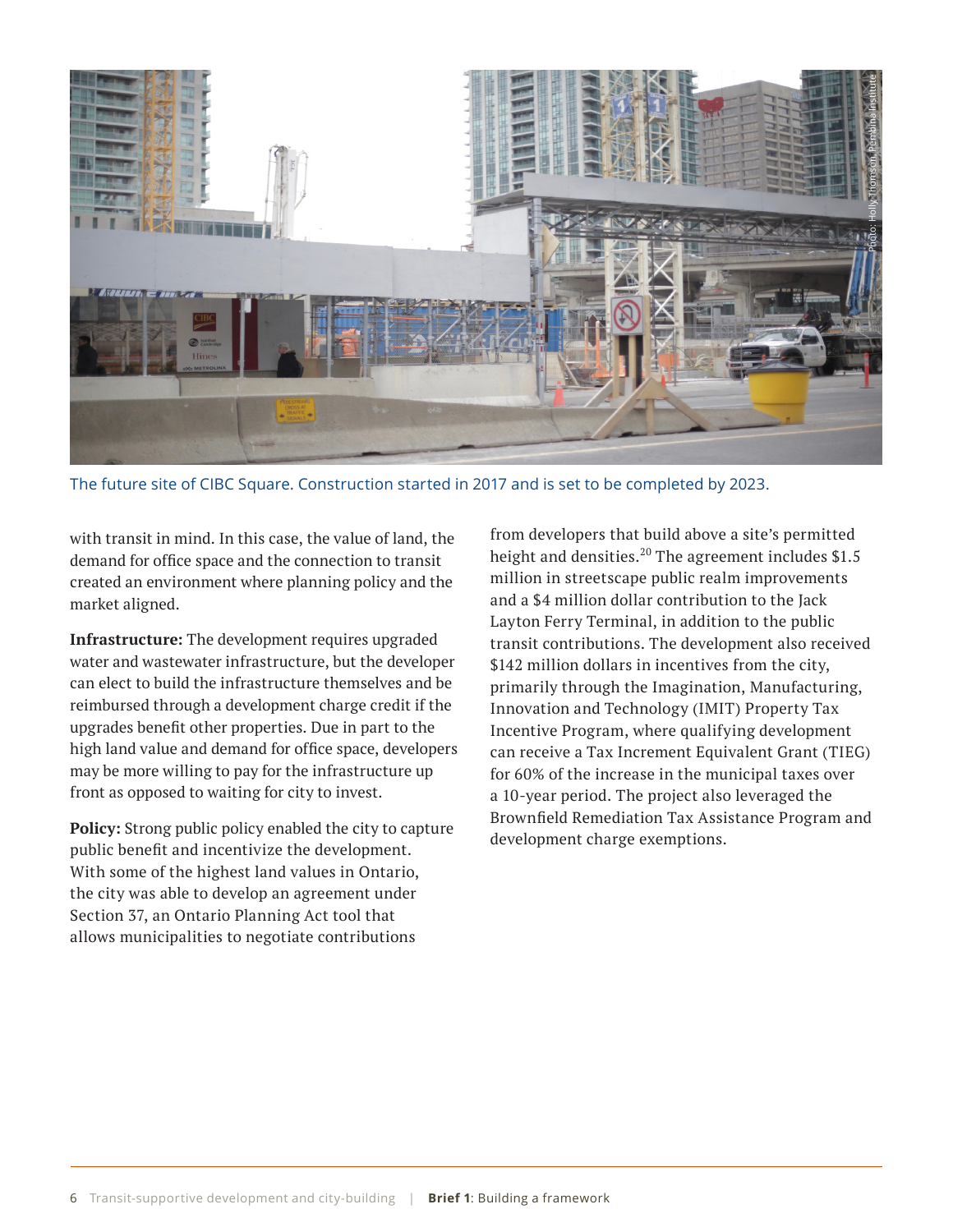

The development of Mount Pleasant Village incorporates significant public infrastructure investment.

#### Mount Pleasant Village, Brampton

Unlike CIBC Square, Mount Pleasant Village is a greenfield development so it faced a different set of challenges. It is a master-planned community in Brampton, centred around Mount Pleasant GO Station. It acts as a mobility hub (though it is not designated as such in the Regional Transportation Plan) connecting inter-regional GO service with Brampton transit, including the Züm bus rapid service. More frequent, all-day service to Union Station is planned for Mount Pleasant GO Station as part of the GO Regional Express Rail project.

It features a mix of low-rise housing ranging from detached homes to 4-storey apartment buildings built by Mattamy Homes. The development also incorporates significant public infrastructure investment, including transit and transit amenities, cycling infrastructure, green space and a cultural and education centre containing a community centre, a library and a two-storey elementary school. Construction started in 2008 and most residents moved in 2011. The community is highly walkable, with most homes being

no more than a five minute walk from the Village centre and high order transit. South Mount Pleasant Village is currently going through the approval process and will bring higher density including mid-rise apartments and mixed-uses with larger retail and services capacity.

**Political:** Since Mount Pleasant Village was a greenfield development with no prior residents, there was limited political concern. Limiting parking, front yards and building narrower streets permitted the developer to build more units. Some compromise initially had to be made between perceived market conditions and city-building goals, as there was some hesitation from the developer about the ability to sell live/work units and active first floors. The city and developer reached a compromised and after the live/work units sold quickly, they are more open to building more in the future.

**Economic:** Many residences in Mount Pleasant feature smaller front yards compared to typical greenfield development, single car parking as well as reduced street parking. Many townhome options were provided.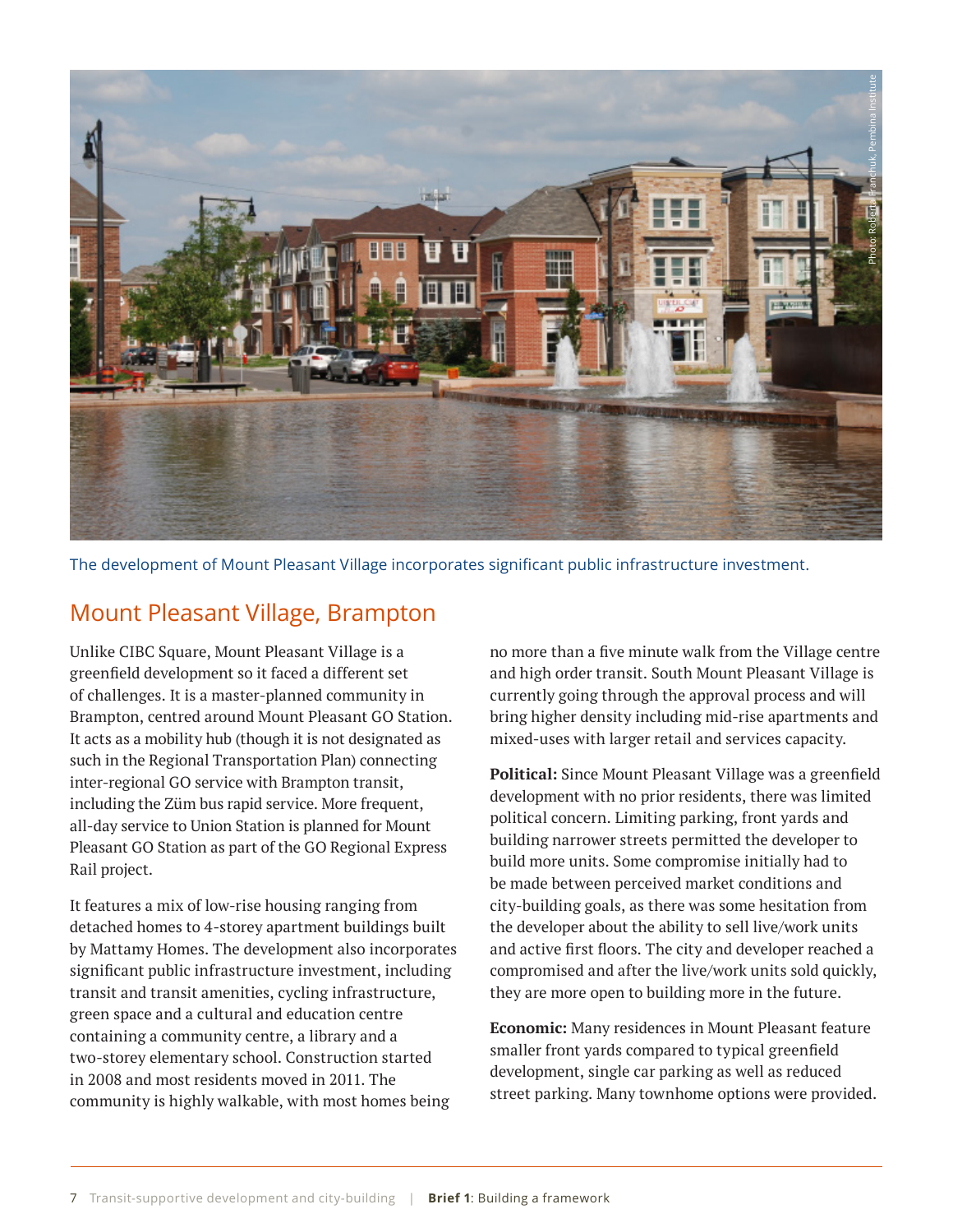This more efficient use of land encourages the kind of density that supports the economic case for transit.

Live/work units, which create opportunities for local entrepreneurs, were also built  $-$  a first for the City of Brampton and the greenfield market. These factors posed challenges to attracting buyers used to suburban, car-oriented living or those who simply owned more than one vehicle. Likewise, the developer was hesitant to build active ground floor uses such as retail in some multi-unit buildings as there were questions as to whether the market would be supportive.

It has also been a challenge supporting smaller businesses in the neighbourhood, as many residents are used to driving to big-box outlets within Brampton. In response, the city has organized and hosted a public market in the main square of the neighborhood. This has helped activate public space, create more neighbourhood activity and support local businesses.

**Infrastructure:** The City of Brampton took advantage of \$22 million dollars in federal and provincial infrastructure funding through the 2008 Federal Economic Action Plan to enable better quality public amenities including transit, a public square, fountain,

playgrounds, greenspaces and a reconstructed heritage building for the community centre. Without the senior government funding, the public realm, amenities and services that attracted many residents may not have been possible.

**Policy:** Having the benefit of being a greenfield masterplanned community, a land use and urban design framework was in place from the start. The City of Brampton developed alternative development standards for the neighbourhood to address its unique attributes: back lanes, reduced right-of-ways, complete streets, reduced setbacks, streetscape and park standards and locating the school on a half size site. These standards created a more compact community with more bike lanes. A Block Plan and Community Design Guidelines helped to ensure a development at the human scale, with urban character and identity. Live/work zoning was also introduced.

# **A cultural shift to support transit-supportive development in the Greater Golden Horseshoe**

Catalyzing successful transit-supportive development is a challenge, not least in the Greater Golden Horseshoe. To really address the barriers to widespread transitsupportive development, we will need to collectively rethink our cultural mindset as planners, professionals and stakeholders to adapt to today's realities. Ways of knowing and doing are sometimes as difficult to change as infrastructure itself. For example, we need a mindset shift in how we think about our commuter rail system,

how we include developers and real estate to capture value around transit, and more. $^{21}$  Happily, there are great examples in the region, Ontario, and beyond. Municipalities, developers, other planning authorities and stakeholders of all kinds can learn from these success stories to gain insights and create our own made-in-Ontario solutions to move forward.